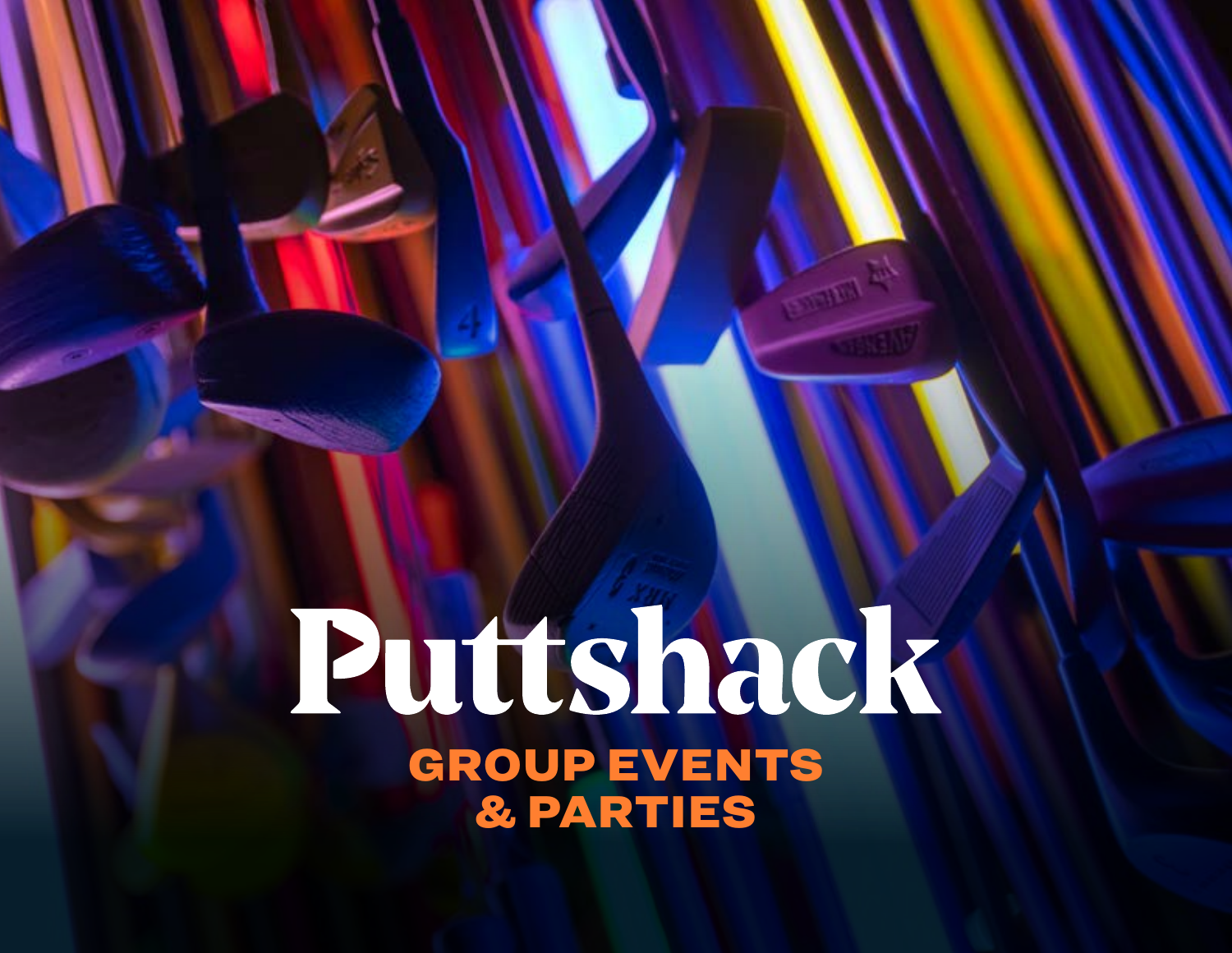## GROUP PACKAGES

Booking a package is the best way to experience Puttshack with friends, family and coworkers!

We can organize your mini golf, team registration and food and drinks before you even step foot in the venue. Here's how it works:

## **STEP 1** - SELECT YOUR MENU

## **Every event package includes:**

- 1 game of mini golf
- Choice of menu
- Reserved area/seating
- Party host

## **STEP 2** - SELECT YOUR BEVERAGE PACKAGE

Choose a beverage package.

Leave the rest to us!

## **STEP 3** - PLUS UP (OPTIONAL)

Add any extra food options to satisfy big appetites, food preferences or sweet tooths.

Or make your event extra special with an extra game of mini golf for the serious competitors.

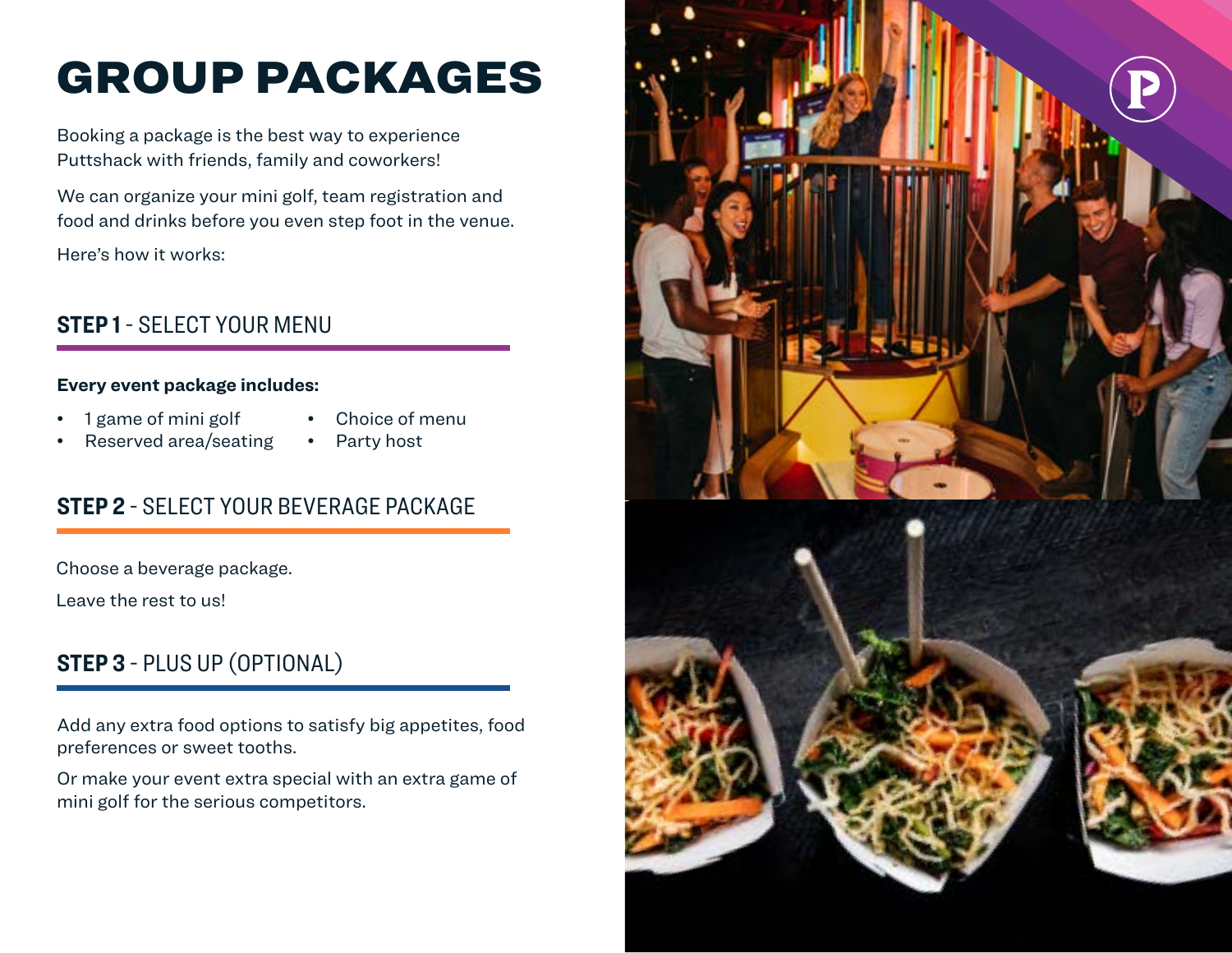## STEP 1 - SELECT YOUR MENU



## \$39pp PACKAGE 1

Includes 1 game of mini golf.

#### **HOUSE MADE POTATO CHIPS WITH AMAZING ONION DIP V**

House-made onion dip, house chip medley

**CHEESEBURGER SLIDERS\*\*** Angus beef patties, American cheese, toasted brioche slider buns

**MINI CLASSIC CAESAR SALAD\*\***

Classic Caesar salad served in mini bento boxes

### **BBQ CHICKEN FLATBREAD**

House marinated chicken, Pitmaster BBQ sauce, smoked Gouda, red onion, jalapeños, San Marzano tomato sauce, buttermilk ranch

## **BACON JALAPEÑO TATER TOTS**

Jalapeño & poblano cheese sauce topped tater tots, pecanwood smoked bacon, buttermilk ranch

### **BUFFALO CHICKEN DIP**

Cayenne hot cream cheese & fire braised chicken dip, house chip medley

#### **BANG BANG SHRIMP BENTO BOXES\*\* N**

Lightly breaded popcorn shrimp, spicy Asian glaze, toasted sesame seeds

### **PAD THAI NOODLE BENTO BOXES V • VG • N**

Rice noodles, red onion, cabbage, kale, scallion, bell peppers, carrots in a Thai peanut dressing, garnished with crispy fried kale & chopped peanuts

### **GOAT CHEESE VEGGIE FLATBREAD V**

Mozzarella, roasted corn, portobello, red onions, bell peppers, goat cheese, olives, balsamic glaze

### **MAGNIFICENT MEATBALL SLIDERS**

House-made beef, veal & pork meatballs, marinara, provolone cheese, toasted brioche slider buns

### **CHORIZO & CHEESE EMPANADAS**

Puff pastry, spicy chorizo, bell peppers, roasted corn, black beans & Chihuahua cheese, fresh chimichurri

#### **V = VEGETARIAN | VG = VEGAN | N = NUTS/SEEDS**

\$48pp PACKAGE 2

Includes 1 game of mini golf.

\*\*These items can be cooked to order. Consuming raw or undercooked meats, poultry, seafood, shellfish or eggs may increase your risk of foodborne illness. We prepare & serve products that contain peanuts, tree nuts, fish, shellfish, eggs, milk, soy & wheat. Regular kitchen operations involve shared cooking and preparation areas & food variation may occur. For these reasons, we cannot guarantee that any menu item will be completely free of allergens. BEFORE PLACING YOUR ORDER, PLEASE INFORM YOUR SERVER IF A PERSON IN YOUR PARTY HAS A FOOD ALLERGY.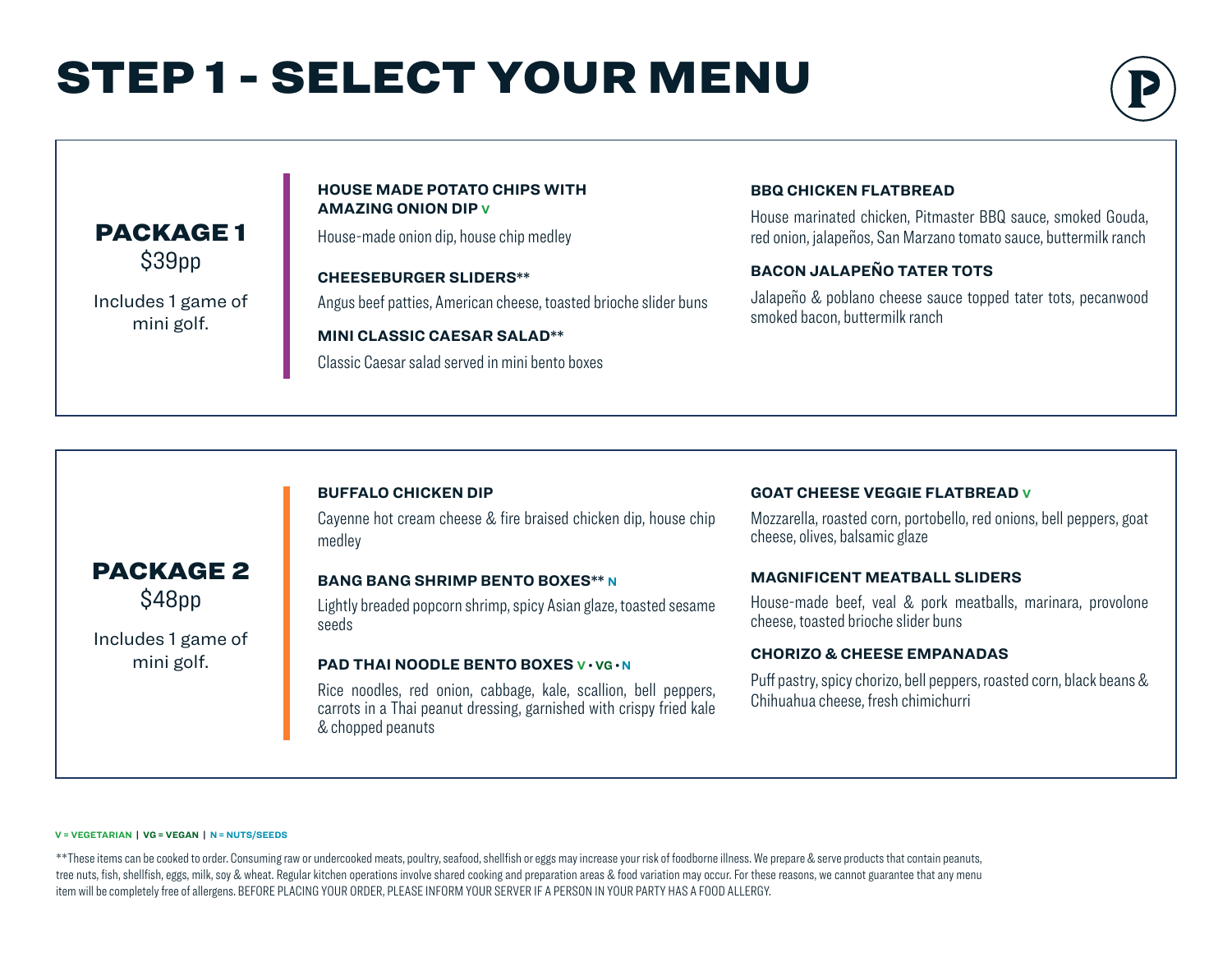## STEP 1 - SELECT YOUR MENU

**COCONUT BREADED SHRIMP\*\***

Butterflied panko shrimp, sweet chili dipping sauce



## **ATLANTA HOT CHICKEN SLIDERS** Cayenne brushed house fried chicken, chipotle aoili, rainbow slaw, NorthStar pickles **MEDITERRANEAN LAMB SKEWERS\*\*** Seven spiced lamb skewers, peri peri drizzle & minted yogurt dipping sauce  $\blacksquare$  **THAI FRIED CHICKEN FRENCH MACARONS** v · N Green curry & coconut fried chicken, Thai sesame peanut sauce **RENDANG BEEF BAO BUNS N** Indonesian shredded beef, steamed Asian buns, radish & fennel slaw, kewpie mayo & sesame seeds

### **MINI CLASSIC CAESAR SALAD\*\***

Classic Caesar salad served in mini bento boxes

### **PAD THAI NOODLE BENTO BOXES V • VG • N**

Rice noodles, red onion, cabbage, kale, scallion, bell peppers, carrots in a Thai peanut dressing, garnished with crispy fried kale & chopped peanuts

### DESSERTS

Assorted selection of light & delicate almond meringue sandwiches

### **CINNAMON SUGARED BEIGNETS V**

With dark chocolate & salted caramel dipping sauces

#### **V = VEGETARIAN | VG = VEGAN | N = NUTS/SEEDS**

\*\*These items can be cooked to order. Consuming raw or undercooked meats, poultry, seafood, shellfish or eggs may increase your risk of foodborne illness. We prepare & serve products that contain peanuts, tree nuts, fish, shellfish, eggs, milk, soy & wheat. Regular kitchen operations involve shared cooking and preparation areas & food variation may occur. For these reasons, we cannot guarantee that any menu item will be completely free of allergens. BEFORE PLACING YOUR ORDER, PLEASE INFORM YOUR SERVER IF A PERSON IN YOUR PARTY HAS A FOOD ALLERGY.

## \$57pp PACKAGE 3

Includes 1 game of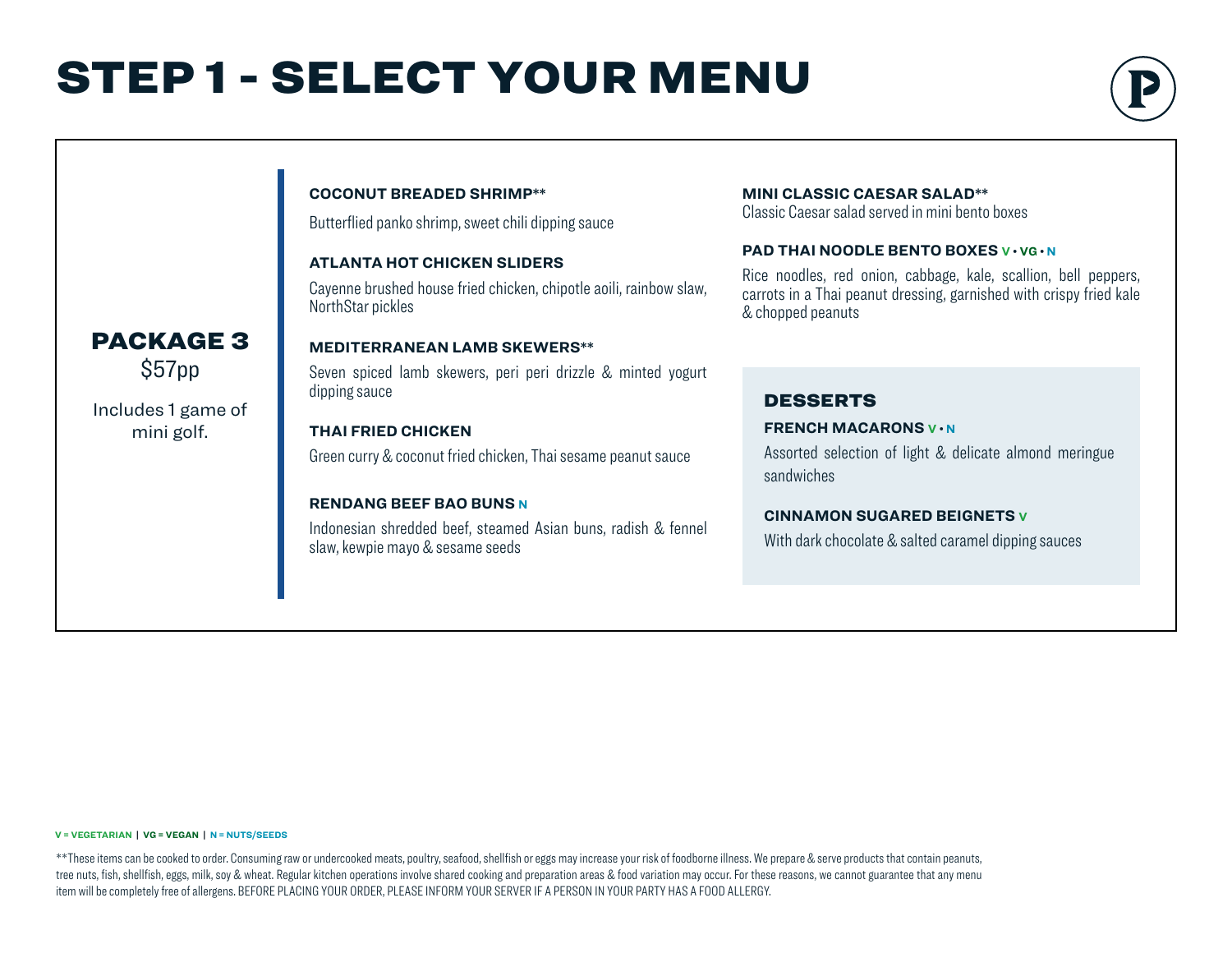## STEP 2 - SELECT YOUR BEVERAGE



All beverage packages are unlimited for 2 hours and do not include doubles, shots or shooters. Drink tickets, hosted and cash bars available upon request.

## BEER & WINE \$28 PER GUEST

### 16oz draft beers & 6oz wine pours

*Stone Buenaveza Salt & Lime Lager (16oz Draft) Blue Moon (16oz Draft) Yuengling Traditional Lager (16oz Draft) Coors Light (12oz Bottle) Budweiser (12oz Bottle) Bud Light (12oz Bottle) Michelob Ultra (12oz Can)*

Truly Hard Seltzer (12oz Can) *- ask us about our current selection*

Seaglass Santa Barbara Chardonnay Sea Pearl Marlborough Sauvignon Blanc Schmitt Söhne Germany Riesling Joel Gott 815 Cabernet Sauvignon

## CALL \$37 PER GUEST

## INCLUDES ALL DOMESTIC BEER & HOUSE WINE

Helix 7 Vodka 1.5oz pours

Campo Brava Plata Tequila Askur Yggdrasil 45 Gin Beefeater Pink Gin Jim Beam Black Label Bourbon Jack Daniels Tennessee Whiskey Bacardi Silver Rum Bacardi Gold Rum Captain Morgan Rum Torres 10 Brandy

Canned Coke® product, Red Bull®, Smart Water® and Tea and Coffee packages Local Craft Canned Beers Local Craft Canned Beers available upon request.

## PREMIUM \$48 PER GUEST

## INCLUDES CALL PACKAGE OPTIONS & DOMESTIC BEER & HOUSE WINE

## **LIQUOR** | 1.5 oz pours

Tito's Handmade Vodka Grey Goose Vodka Bombay Sapphire Gin Tanquerey No.10 Gin Hennessey Cognac

## **WINE** | 6oz pours

The Family Coppola Sonoma County **Chardonnav** Kim Crawford Sauvignon Blanc Maso Canali Pinot Grigio Milbrandt Columbia Valley Riesling Coppola Diamond Collection Rosé

## **BOTTLED & DRAFT BEER**

Dos Equis XX Lager Modelo Negra Corona Extra Corona Premier **Guinness** Heineken

Patron Silver Tequila Templeton Rye Whiskey Maker's Mark Bourbon Crown Royal Canadian Whiskey Johnny Walker Black

The Family Coppola Paso Robles Cabernet Sauvignon Seaglass Santa Barbara Pinot Noir Hahn GSM Rhône Blend La Marca Prosecco 187ml Sofia Sparkling Brut Rosé

Lagunitas IPA Stella Artois Stone Delicious IPA Stone Buenaveza Salt & Lime Lager Local Rotating Draft Beers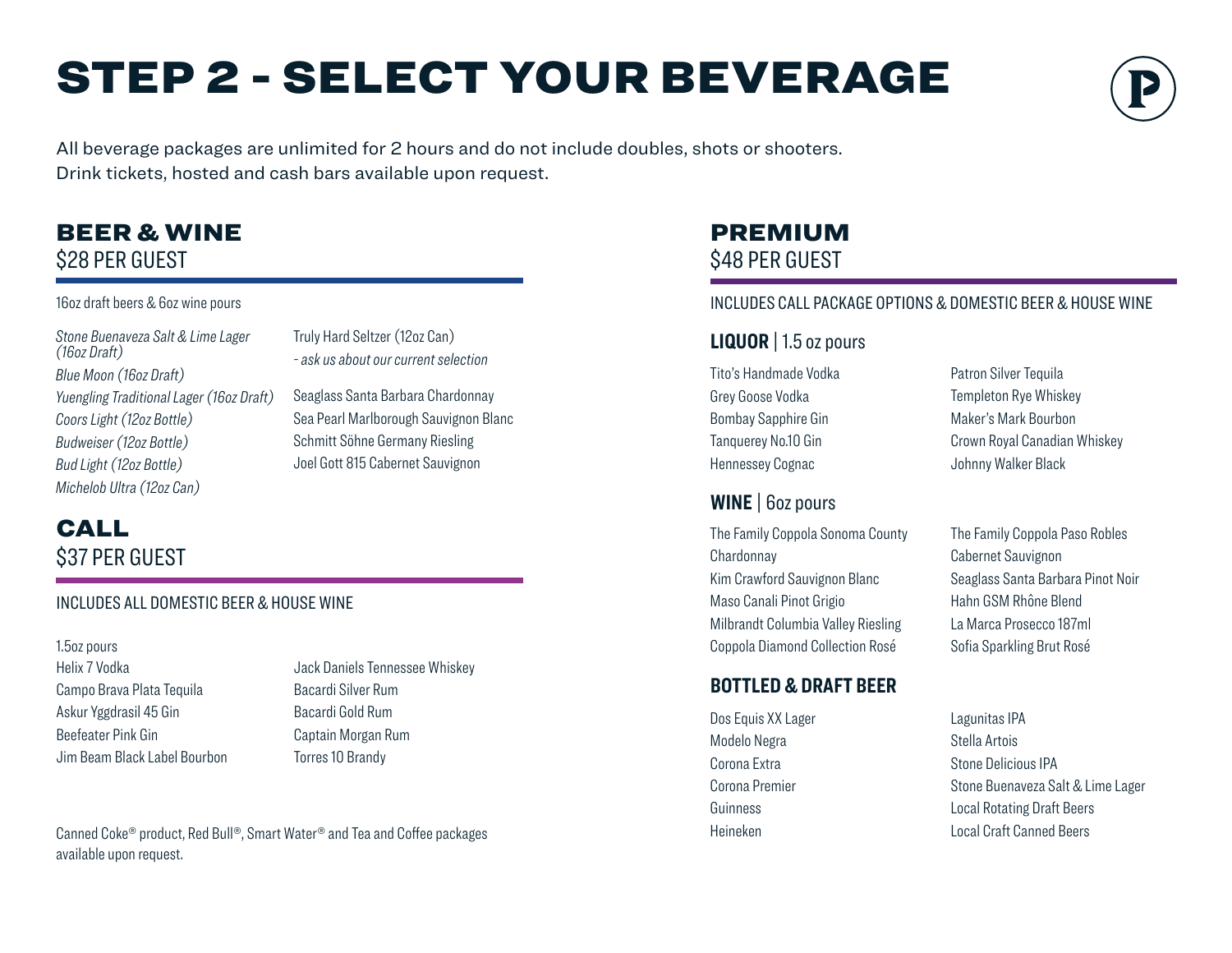## STEP 3 - PLUS UP (OPTIONAL)



|                 | <b>SALT &amp; TIME CHARCUTERIE** N FEEDS 6   \$29</b><br>Selection of artisanal cured meats & local cheeses,<br>house made honeycomb, fig preserve, marcona almonds,<br>cornichons, olives | <b>HOUSE MADE POTATO CHIPS</b><br><b>WITH AMAZING ONION DIP V FEEDS 12   \$24</b><br>House made onion dip, house chip medley<br><b>BUFFALO CHICKEN DIP FEEDS 12   \$36</b><br>Cayenne hot cream cheese & fire braised chicken dip, house chip<br>medley |
|-----------------|--------------------------------------------------------------------------------------------------------------------------------------------------------------------------------------------|---------------------------------------------------------------------------------------------------------------------------------------------------------------------------------------------------------------------------------------------------------|
| <b>PLATTERS</b> | <b>ATLANTA HOT CHICKEN SLIDERS FEEDS 12   \$38</b><br>Cayenne brushed house fried chicken, chipotle aoili, rainbow<br>slaw, NorthStar pickles                                              | <b>CAPRESE SKEWERS V FEEDS 12   \$36</b><br>Mozzarella, grape tomato and fresh basil, balsamic glaze                                                                                                                                                    |
|                 | <b>BACON JALAPEÑO TATER TOTS FEEDS 6   \$28</b>                                                                                                                                            | <b>CRISPY BATTERED JUMBO</b><br><b>CHICKEN TENDERS FEEDS 6   \$42</b>                                                                                                                                                                                   |
|                 | Jalapeño & poblano cheese sauce topped tater tots, pecanwood<br>smoked bacon, buttermilk ranch                                                                                             | House marinated juicy chicken breast tenders, chipotle aioli                                                                                                                                                                                            |
|                 |                                                                                                                                                                                            | <b>RENDANG BEEF BAO BUNS N FEEDS 12   \$38</b>                                                                                                                                                                                                          |
|                 | CHEESEBURGER SLIDERS** FEEDS 12   \$38                                                                                                                                                     | Indonesian shredded beef, steamed Asian buns, radish & fennel                                                                                                                                                                                           |
|                 | Angus beef patties, American cheese, toasted brioche slider<br>buns                                                                                                                        | slaw, kewpie mayo & sesame seeds                                                                                                                                                                                                                        |
|                 |                                                                                                                                                                                            |                                                                                                                                                                                                                                                         |

## SOMETHING SWEET

### **CHOCOLATE DESSERT SHOOTERS V FEEDS 12 | \$45**

Individually garnished house-made double chocolate mousse

**CINNAMON SUGARED BEIGNETS V FEEDS 12 | \$24** Mini beignets tossed in cinnamon sugar, dark chocolate & salted caramel dipping sauces

### **FRENCH MACARONS V • N FEEDS 12 | \$30**

Assorted selection of light & delicate almond meringue sandwiches

### **FRESH FRUIT SKEWERS V • VG FEEDS 12 | \$30**

Seasonal fresh fruit kebabs

## VEGETARIAN & VEGAN ADD ONS ALSO AVAILABLE.

#### **V = VEGETARIAN | VG = VEGAN | N = NUTS/SEEDS**

\*\*These items can be cooked to order. Consuming raw or undercooked meats, poultry, seafood, shellfish or eggs may increase your risk of foodborne illness. We prepare & serve products that contain peanuts, tree nuts, fish, shellfish, eggs, milk, soy & wheat. Regular kitchen operations involve shared cooking and preparation areas & food variation may occur. For these reasons, we cannot guarantee that any menu item will be completely free of allergens. BEFORE PLACING YOUR ORDER, PLEASE INFORM YOUR SERVER IF A PERSON IN YOUR PARTY HAS A FOOD ALLERGY.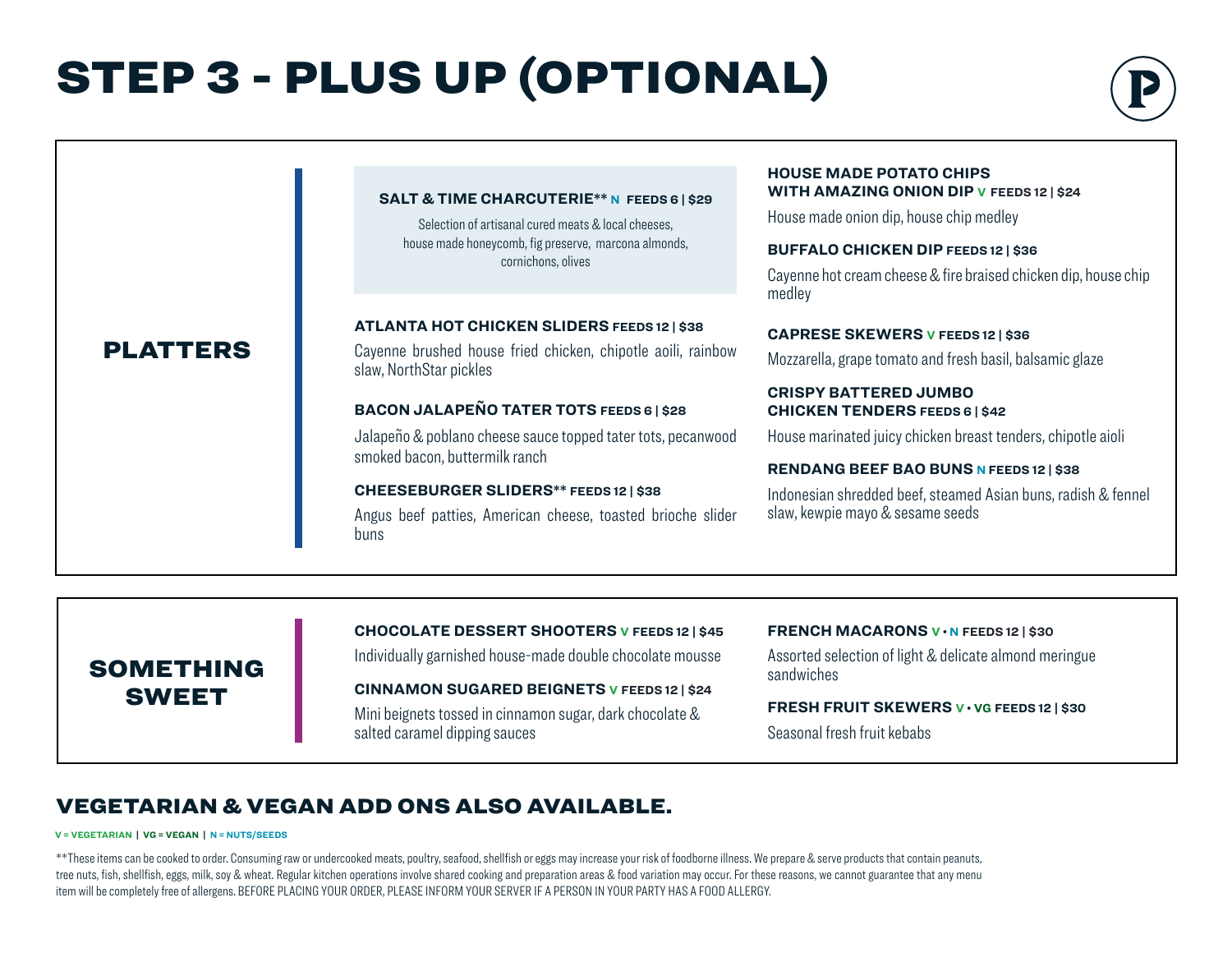## PUTTSHACK ATLANTA



LEVEL 1 LEVEL 2

RUBY COURSE